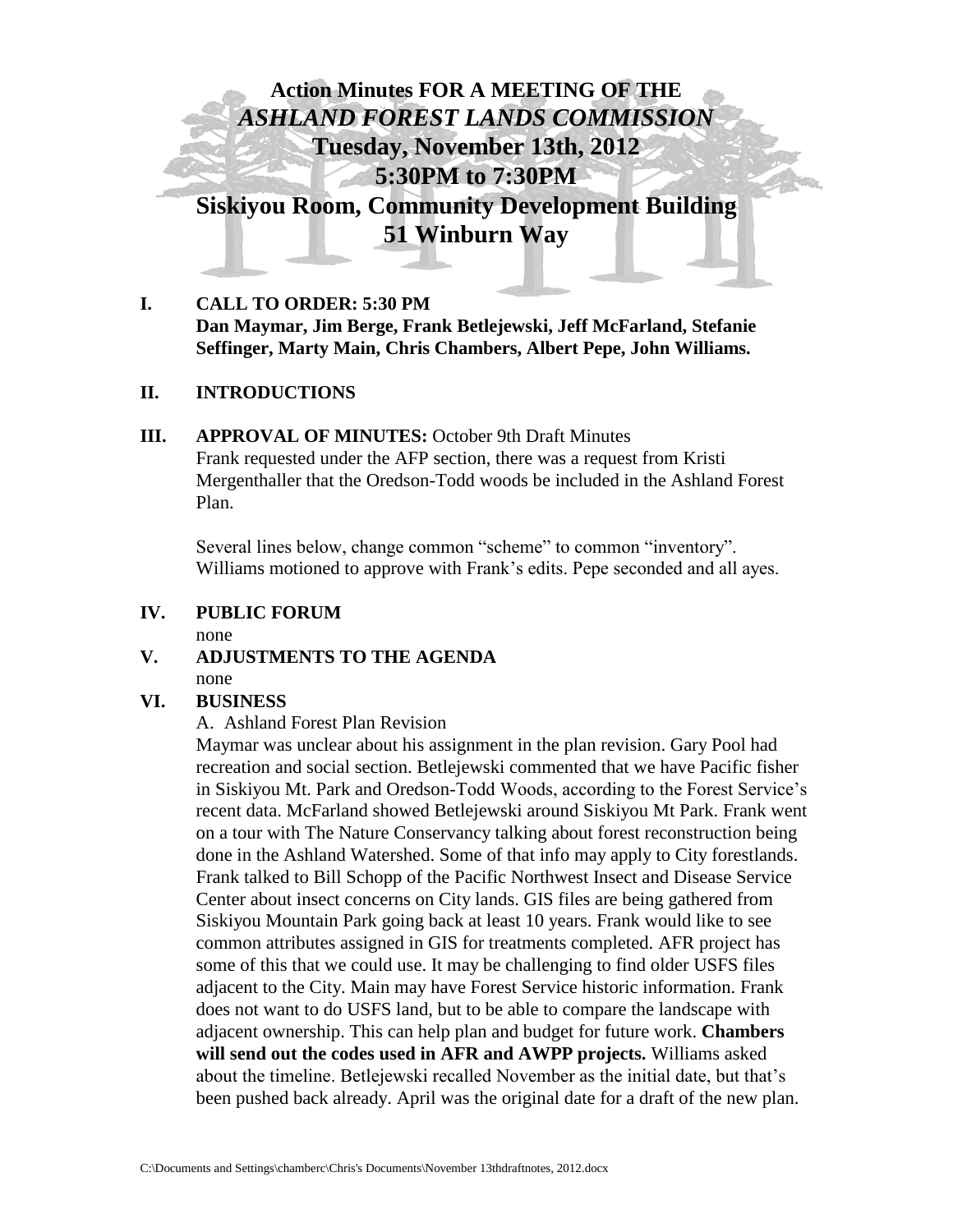Chambers will find the original assignments, Williams said the original assignments are in the September notes. Next meeting is December  $11<sup>th</sup>$ . Main has gone out with Bill Schopp about insects on City lands and he's a resource for the City if we can take advantage of his time. **Berge motioned to make the first round of draft pieces for the December** 

# **meeting and have a draft of the Ashland Forest Plan update by April. Seconded and passed all ayes.**

- B. Input on City Uniform Policies for Commissions
	- Discussion took place about the various options presented. Although not in the same option together, Commission would like to see the policy allow chair to serve for two consecutive terms if the commission and chair agree. FLC supports the option let the Chair and Staff Liaison know up to 2 hours ahead of the meeting for an absence. The group also supports the option for attendance in #2 for two absences in a six month period. Commission would like to define "excused absence" as notifying the chair or staff liaison at least two hours before the meeting. Emergencies, or "urgent personal matters" can be excused at a later date.
- C. Update Commission 3-Year Goals Betlejewski sent out a draft updated version for review. Frank will resend it to the group for approval at next meeting.
- D. Trails/Recreation Update

AWTA put in a picnic table along the Bandersnatch Trail. A "pack out your trash" sign will be installed at the table. McFarland has had problems with the bottom of the Mike Uhtoff trail in keeping signage in place. He's looking to relocate the pedestrian only section. They installed signs to discourage bicycle use on the Lithia Park hillside trails. Jeff is waiting to build the middle section of the Uhtoff trail until piles are burned. Parks has a State smoke management permit but needs good weather for smoke dispersal this winter or spring.

E. AFR Project Update

The big focus in AFR are the two commercial projects. The ground based thinning is taking place in the Bull Gap area above Four Corners. Winburn Ridge was completed already. Weather may stop that operation soon. In the helicopter operation, cutting was finished three weeks ago and helicopter has been flying as weather allows. There have been four days of hauling logs out of the watershed for a total of 70 loads. There's at least that much up there now and hauling is subject to the weather and roads. Only one of five landings have been used thus far. AFR is starting into the burn season, and there's a lot of acres to do—approximately 900. There have been around 500 acres of commercial thinning cut to date between the two operations. Two mills are being used right now. Wood is being made into veneer mostly, with a small amount of saw logs in the smallest sizes. Meeting the Forest Service's utilization standard is important. Pepe asked about post and pole utilization. Main said that in AFR, the market for undersized material that can't go to a mill is difficult to get together, especially in the context of the helicopter contract. Other work may be more conducive to post and pole utilization. The work in the woods so far has been positive in terms of protecting older trees